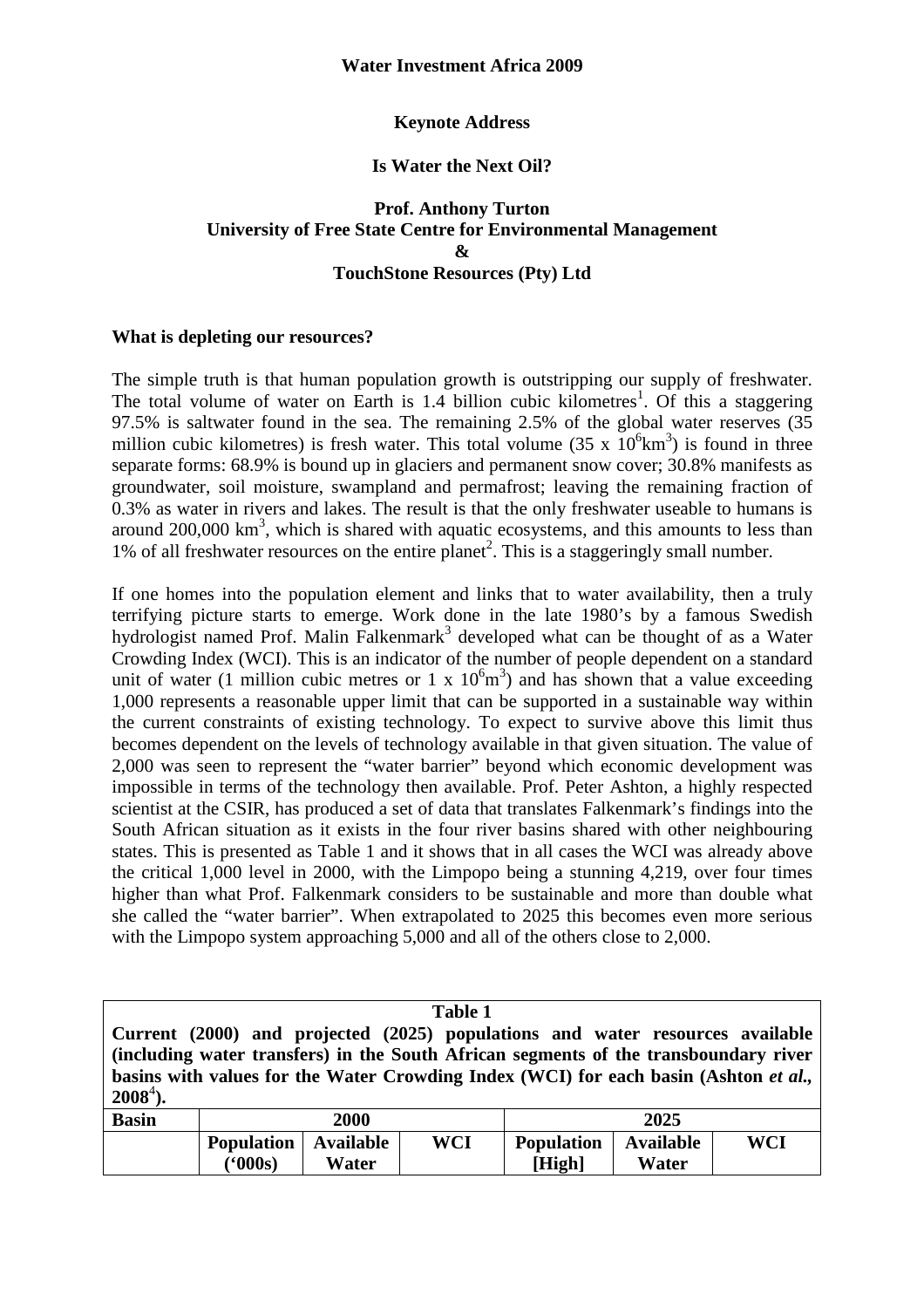#### **Water Investment Africa 2009**

|                 |          | $(10^6 \text{m}^3 \text{yr}^1)$ |       | (5000s)  | $(10^6 \text{m}^3 \text{yr}^1)$ |       |
|-----------------|----------|---------------------------------|-------|----------|---------------------------------|-------|
| Orange-         | 11,319.0 | 9,568                           | 1,183 | 19,502.0 | 10,816                          | 1,803 |
| <b>Sengu</b>    |          |                                 |       |          |                                 |       |
| Limpopo         | 10,905.9 | 2,585                           | 4,219 | 18,790.4 | 3,778                           | 4,974 |
| <b>Incomati</b> | 122.4    | 723                             | 1,552 | 1,933.8  | 837                             | 2,310 |
| <b>Maputo</b>   | .165.7   | 847                             | 1,376 | 2,008.5  | 849                             | 2,366 |

This is shown graphically in the map, which shows global trends for the year 2050. Note that the Limpopo and upper reaches of the Orange River basin in South Africa are projected to become as water stressed as the Middle East North Africa (MENA) region.



These are serious numbers indeed. In a nutshell, South Africa is at the very tipping point of environmental constraints to future economic growth and thus social stability. The concept of a tipping point needs to be understood by the audience. Ecosystems perform in a way that is *reasonably* predictable *most* of the time. This is known technically as linearity where two variables are known to be linked in a specific way, which means we can predict future behaviour based on past observations. This is true up to a point, beyond which non-linearity starts to occur. This means that the previous relationship between two variables is no longer relevant, because that relationship changes so fundamentally that predicting an outcome with any degree of accuracy becomes statistically more difficult (if not impossible). This is referred to as a "tipping point" because it is at this moment in time that change is so drastic that the future condition will differ fundamentally from the previous condition. It therefore becomes technically impossible to solve tomorrow's problems with today's science that is based essentially on yesterday's knowledge<sup>5</sup>. Taken one step further it means that any country approaching an environmental tipping point will need to develop a scientific capacity that differs fundamentally from what it already had, simply because the old science becomes somewhat irrelevant to the new circumstances<sup>6</sup>.

Water, by virtue of its growing scarcity<sup>7</sup>, is thus set to become the new oil, but there are also fundamental differences between the two. Water is a flux whereas oil is a stock, and this difference has major ramifications once we start to grasp them. This means that water will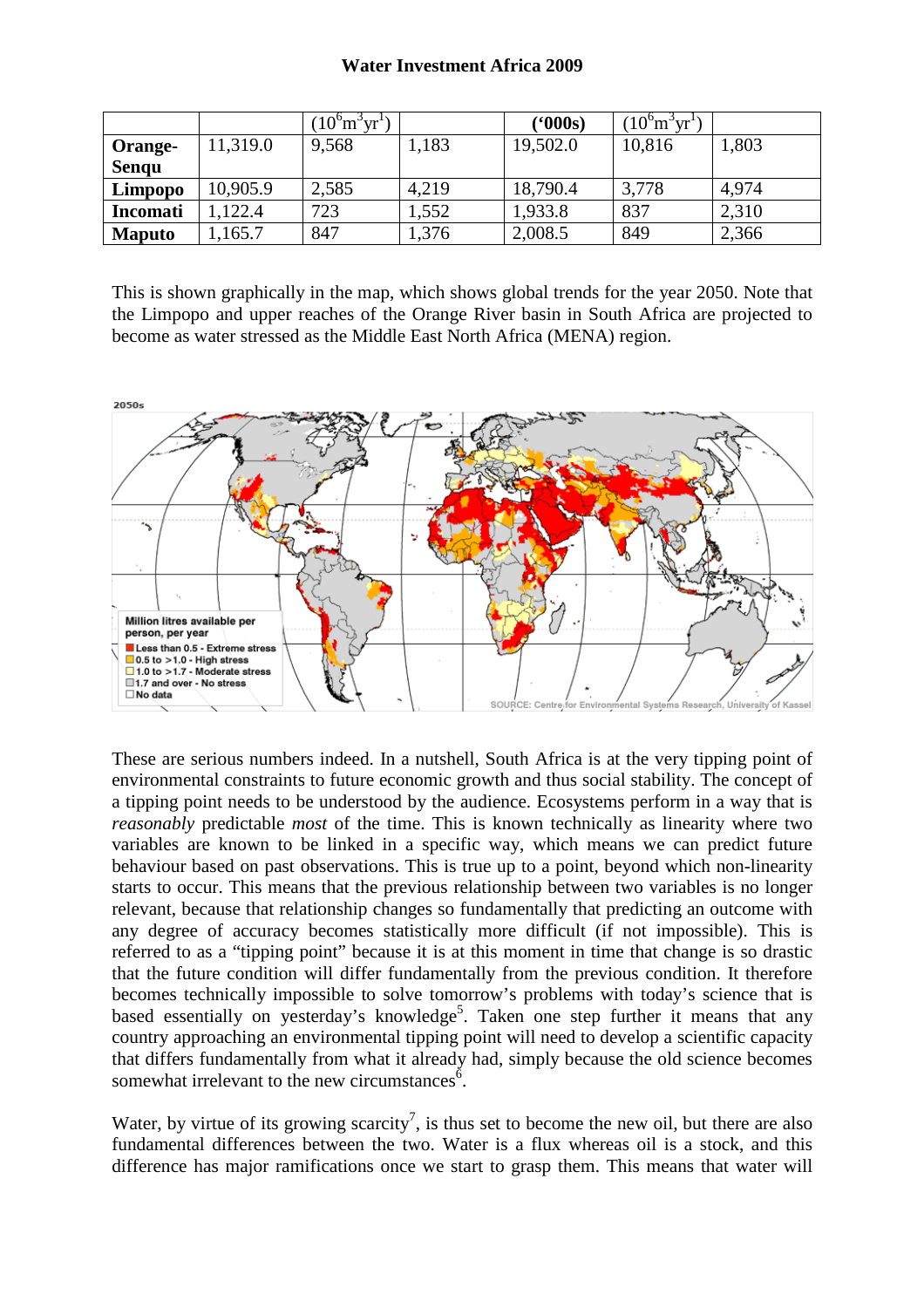become commodified (even if most NGO's and trades union resist this notion), because ultimately the laws of demand and supply will prevail and the scarcity will determine the value; but because it is a flux, this will drive recycling and reuse, which is simply impossible in the case of oil. The sooner that progressive governments realize this and move to intervene in terms of legislation and regulation rather than obstruction and denial, the better for national economic development and thus the wellbeing of all.

This is our challenge in terms of water investment – we need infrastructure, but we also need intellectual capital in the form of new technologies and ideas – because as we upgrade our old infrastructure, we will also need to implement new processes that remove endocrine disrupting chemicals, microcystins and other contaminants like heavy metals and radioactivity from gold mining.

## **How do we preserve water for future generations?**

The problem is that water is a flux, but we manage it as a stock, and so our solution lies in changing our management approach, and thus public perceptions, to embrace this new reality. Being a flux it can be recycled, so in future effluent management will become as important as water resource management, simply because effective recycling will allow for future economic growth. We therefore have to get the efficiencies right in order to remain competitive as a national economy functioning under conditions of endemic scarcity.

## **What is the global outlook for pricing and regulation?**

Within the international water sector the Dublin Principles apply. These are expressly mentioned in the South African National Water Act. In terms of these principles water is a finite resource that has economic value and it therefore means that we have to manage it as such. This fails in practice however, where major political pressures exist in the form of water as a human right, often underpinned by strong demands for free water. This impacts on the financing of water infrastructure and unless this thorny issue is resolved, we are likely to remain in the quagmire we currently find ourselves in. The way to change that is to work on public perceptions, because a changed public perception that free water today means no quality water tomorrow; or worse still, poor human health tomorrow, will mobilize political support for change. The most likely drivers for this in my professional opinion are as follows:

- The whole issue of Acid Mine Drainage as it is currently unfolding in Johannesburg is driving a growing public awareness campaign. Associated with this is human health risk linked with radionuclide and heavy metal contamination downstream of gold mining activities, the most notable being the Wonderfontein Spruit<sup>8</sup>.
- The emerging issue of endocrine disruption, specifically as manifest in babies being born with both male and female genitalia arising from the use of DDT to control malaria in Limpopo<sup>9</sup> has the potential to become a storm of public protest if left unmanaged.
- The current failure of municipalities to maintain their water care works in a way that is capable of returning quality water back into the hydrological cycle.

### **Future sources and the role of New Water**

New Water, in my professional opinion, is the best approach for South Africa and other water constrained countries in the SADC region. Two elements of this are likely to become critical: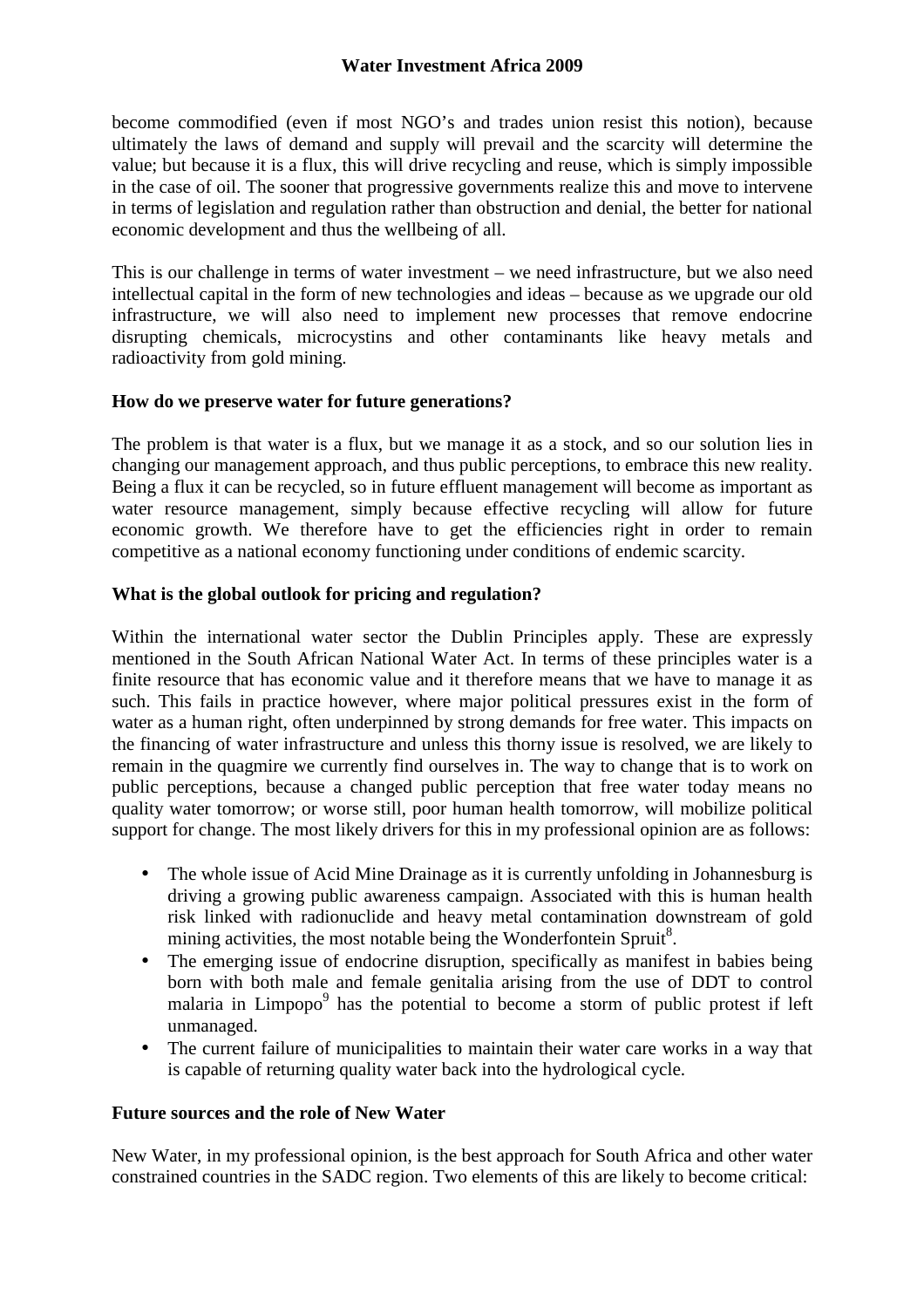Sewage management, which as it now stands, is hopelessly inadequate if we are to have a reasonable chance of growing our national economy. Our current approach is to see water as a stock and then discard it once it has been used once. The solution lies in seeing water as a flux and thus enabling reuse. This can best be achieved by moving sewage plants off the balance sheets of municipalities, where they currently reflect as a cost centre, onto the income statements of local authorities where they should reflect as a revenue generator instead. The key to revenue generation is treating the water to a level where it can become industrial grade process water and thus a valuable economic resource, rather than simply waste to be discarded. The economics will drive this as potable grade water becomes more costly and starts to impact negatively on industrial processes needing water. This will see a new market for cheaper industrial grade process water and it will be in this market that revenues will be generated for waste water treatment plants. In Perth, Western Australia, an experiment is currently underway that will take processed sewage and inject it into groundwater aquifers where it will be stored for future use<sup>10</sup>. In Brisbane a different but equally useful approach is underway<sup>11</sup>. Similar thinking is currently taking place in California<sup>12</sup>. This approach has considerable scope in South Africa and I am actively championing it. This will manage water as a flux and encourage reuse and recycling.

Our approach to strategic storage, which is currently done in the form of large dams, will also change over time. For example, in the Orange River basin, only 5% of the water that falls as rain eventually ends up as water in the river and thus useable to our national economy. In the South African portion of the Orange Basin, this figure is just over 3%, which means that around 97% is lost to evaporation. The total storage capacity of all dams in the Orange Basin is around 270% of the actual flow of the river<sup>13</sup>. Clearly we have reached the end of the dambuilding era in the Orange, which is our most important national water resource. Again if we apply our flux thinking, then alternative strategic storage is likely to take place in a way that reduces evaporative losses. One method is to store water in aquifers in a process known as groundwater recharge, and I see this as becoming a major area of commercial interest in the near future. Another method is to store water in mine voids<sup>14</sup>, which transforms the AMD problem from a mining issue into a strategic storage and national economic development issue instead. This creates New Water by reducing evaporative losses and if we get this right the numbers are massive – think of the 97% currently being lost in the Orange River basin alone – and then ask what we could do with only 5% of this as a useable resource? But this will need government support in the form of policy and legislation if it is to succeed and so I encourage the President to strengthen these efforts given their urgency.

## **Tapping into new technologies**

Albert Einstein told us that the level of ingenuity needed to solve a problem exceeds the level of ingenuity that created the problem in the first place. This means that no single institution will be able to solve our national water problem. Partnerships, and only partnerships, will be needed. I therefore see a new form of public-private relationship starting to emerge, building on the failures of earlier attempts at doing the same thing. Government will play a new role as regulator and legislator, enabling these partnerships to emerge. A new form of corporate entity will have to be considered for the management of sewage works, managed like a franchise operation would be with skills and core processes being developed at the centre and then applied in the radial offshoots of the new entity. The national science councils, specifically the CSIR and Water Research Commission, will need to be invigorated for their role as technology generators, and where appropriate technology will have to be sourced from